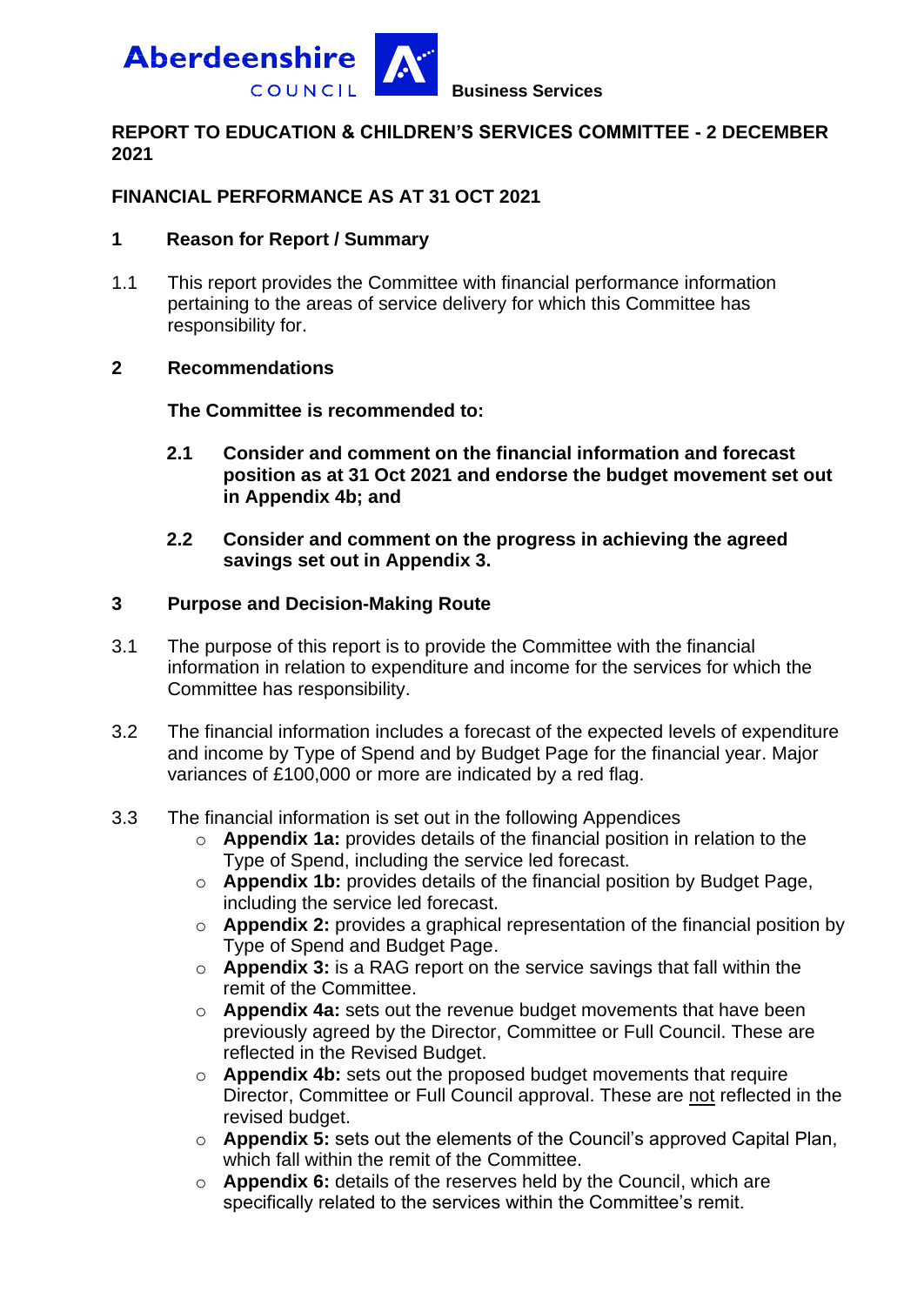- 3.4 The Committee will receive further reports on the financial performance at each Committee cycle and elected members will be able to access financial information out with the Committee cycle through a set of high-level interactive reports that have been developed.
- 3.5 Full Council will receive Financial Performance Reports at the end of each quarter.

# **4 Discussion**

4.1 The Council's budget, which was approved on  $17<sup>th</sup>$  March 2021 is in essence the monetary expression of the Council Priorities and the Council Plan which was agreed on  $7<sup>th</sup>$  October 2020. The Committee's budget is the agreed financial envelope within which the Service Plan can be delivered.

The Table below provides a summary of the Council budget and the element relating to Education & Children's Services Committee, which was approved on  $17<sup>th</sup>$  March 2021 and also includes additional £12m funding allocated on 24<sup>th</sup> June 2021. £2.6m additional funding has been allocated to ECS detailed at 4.2.iv

|                               | <b>Full Council</b><br><b>Budget</b><br>£'000 | <b>ECS Committee</b><br><b>Budget</b><br>£'000 |
|-------------------------------|-----------------------------------------------|------------------------------------------------|
| <b>Gross Revenue Budget</b>   | 647,863                                       | 350,309                                        |
| <b>Service Savings</b>        | (8,626)                                       | (3, 107)                                       |
| <b>Corporate Savings</b>      | (11, 238)                                     |                                                |
| <b>Other Budget Movements</b> | 11,520                                        | 3,500                                          |
| <b>Net Revenue Budget</b>     | 639,519                                       | 350,702                                        |
|                               |                                               |                                                |
| <b>Capital</b>                | 121,316                                       | 17,793                                         |
|                               |                                               |                                                |
| <b>Reserves</b>               | 89,218                                        | 2,140                                          |

# **4.2 Revenue – Expenditure & Income**

#### **Financial Facts**

- i. On 17<sup>th</sup> March 2021 Full Council approved a Revenue Budget of £350.1 million in respect of those services for which Education and Children's Services Committee is responsible. It further agreed that £2million of expenditure relating to the Education and Children's Service Directorate be funded from borrowing, therefore reducing the initial budget to £348.1 million. On 24<sup>th</sup> June 2021 Full Council approved additional £2.6m budget allocation increasing the overall budget to £350.7m.
- ii. Pupil Equity Funding (PEF) is additional funding allocated to specific schools targeted at closing the poverty related attainment gap. PEF funding is ring fenced and must be spent in accordance with the conditions of the programme. Initial allocations were included in the Revenue budget totalling £2.854m. The Scottish Government allocated additional PEF funding of £0.636m for 2021/22 academic year. The additional funding and brought forward funding of £1.473m are reflected in the revised base budget.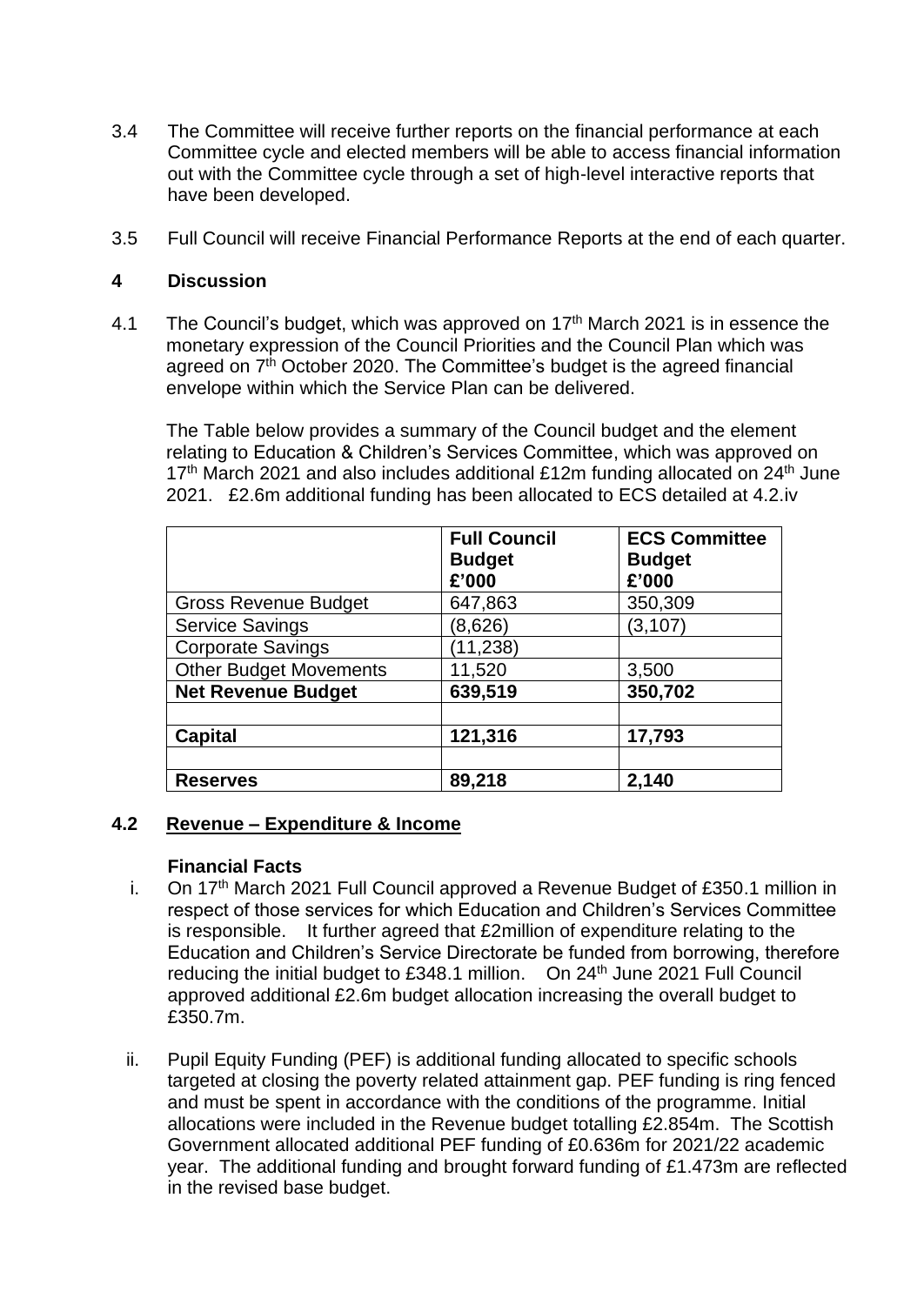The table below provides a summary of PEF budgets and expenditure at 31 Oct 2021.

| <b>PEF</b>    | <b>Revised</b><br>2020-21<br><b>Budget</b><br>£'000 | <b>YTD</b><br>2020-21<br><b>Budget</b><br>f'000 | Carry<br><b>Forward</b><br>2020-21<br><b>Budget</b><br>f'000 | Actual<br><b>YTD Oct</b><br>£'000<br>21 | <b>YTD Variance</b><br>£'000 |
|---------------|-----------------------------------------------------|-------------------------------------------------|--------------------------------------------------------------|-----------------------------------------|------------------------------|
| Secondary     | 805                                                 | 470                                             | 204                                                          | 306                                     | 367                          |
| Primary       | 2,605                                               | 1,519                                           | 1,236                                                        | 1,111                                   | 1,645                        |
| Special       | 80                                                  | 47                                              | 33                                                           | 28                                      | 52                           |
| <b>TOTALS</b> | 3,490                                               | 2,036                                           | 1,473                                                        | 1,445                                   | 2,064                        |

- iii. The Devolved School Management Scheme DEM reserve was formed to allow Head Teachers to manage devolved budgets and spend within the current financial year and to allow carry forward budgets for school spending initiatives in future years. Initiatives include school improvements, purchase of equipment and employment of additional staff. Carry forward devolved school budgets have been transferred from the Reserve to the individual schools totalling £2.7m and are reflected in the revised base budget.
- iv. Additional funds totalling £2.6m were allocated to ECS revenue budget at a meeting of Full Council held on 24<sup>th</sup> June 2021. £2m allocated for Unitary charges and Design, Build, Finance & Maintenance charges to offset a pressure previously reported. A further £0.6m has been allocated for the Instrumental Music Service to offset a saving previously agreed.
- v. Education & Children's Services Revised Base Revenue Budget at 31 Oct 2021 is **£357.8 million**.
- vi. The actual net expenditure incurred to 31 Oct 2021 totalled **£213.8 million**, the estimated forecast for the year is **£364.6 million,** therefore estimated net out-turn forecast is over budget by **£6.8 million. Appendices 1a, 1b and 2** show the position and forecast as at 31 Oct 2021 along with a breakdown of these figures. The Covid-19 pandemic continues to impact on the cost of service delivery, actual year to date Covid-19 expenditure is **£2.9 million** funded from additional Education Recovery income received from the Scottish Government.

# **Service Commentary**

The main pressures identified within the service are:

**Primary** - Staff costs pressure from vacancy management assumptions within Primary Schools where it would not be possible to delay filling vacancies without contravention to policies with regards to staff class contact time and class size. **Secondary** – Reduction in additional Probationer Income due to the number of Probationers allocated this academic year, and the ongoing requirement to upgrade ICT equipment within schools.

**Primary/Secondary** - Previously reported pressure of £2.1m from Unitary charges and DBFM (Design, Build, Finance and Maintenance) contracts to meet ongoing contract and maintenance costs. The £2.1m pressure has been reduced to £0.1m after the additional allocation of £2m funds.

**Children's Services** – There are pressures within Children's Services, out of authority placements, residential care 24 hours sleep in allowances, foster care and self-directed support where the current level of provision is higher than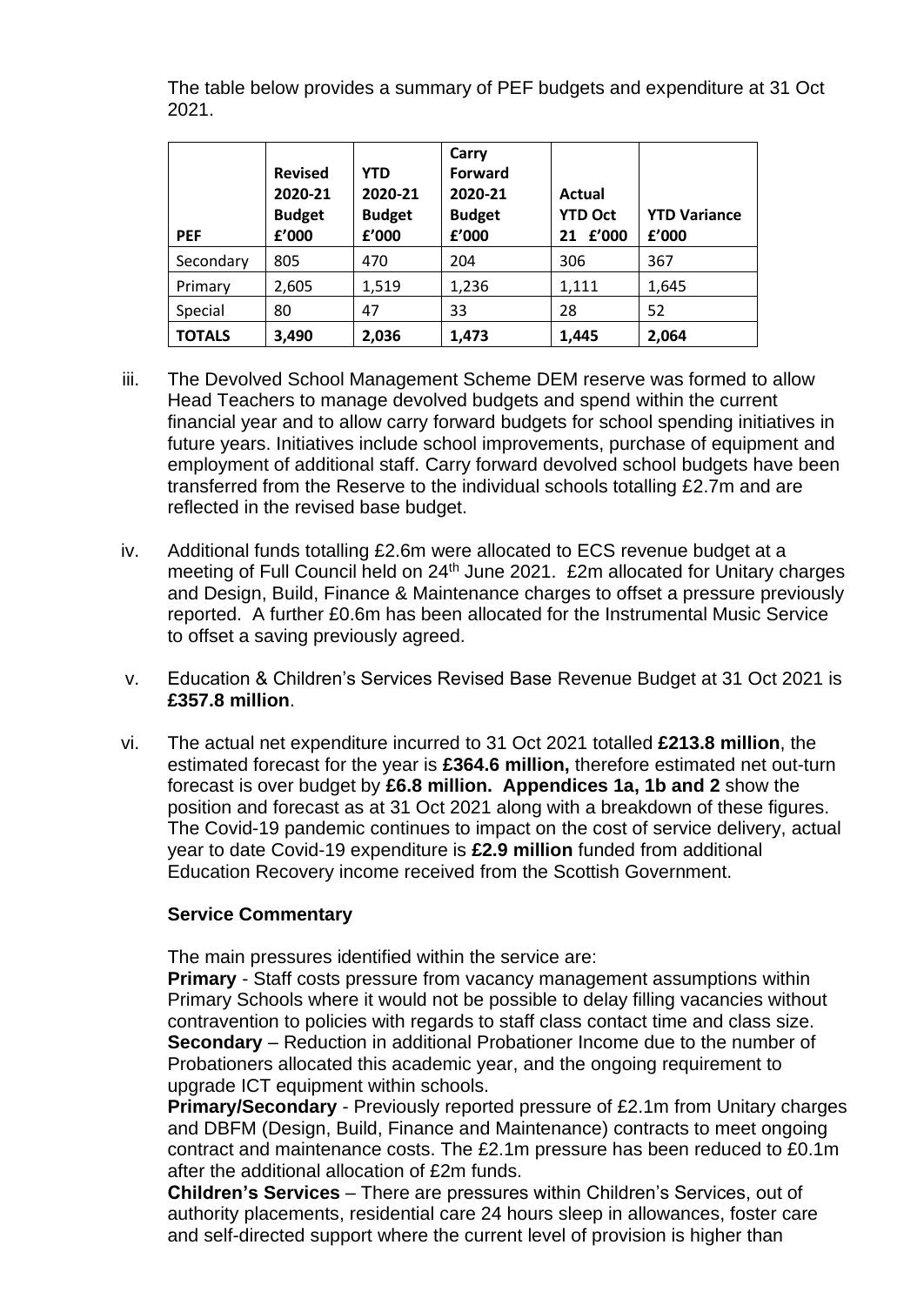budgeted. Charges by providers of care have increased by 5-6% which is higher than inflation estimated in the current budget.

**Catering** – Income is generated from meals provided within schools and nursery settings and from secondary school vending machines. A pressure is reported from reduction in income due to a reduction in the number of paid meals provided and vending machines out of operation due to Covid-19 restrictions. Savings from less provisions purchased offsets part of the pressure from lost income.

#### **Risks/Mitigations**

- viii The Service acknowledge there are ongoing pressures within the budget and are actively working to manage current pressures and mitigate emerging pressures by careful budget management and regular review of budgets.
- ix School Transport contracts have been reviewed and contract re-tenders completed. In year savings totalling £1.6m are anticipated and are included in the forecast.

# x **Impact on Future Years**

Unitary Charges and DBFM charges will continue to impact on future years budgets.

Projected increases in Secondary school rolls from feeder Primary schools over the next 4 years will impact on the number of teachers and budgets required to staff our Secondary schools.

# **4.3 Savings**

#### **Financial Facts**

i. Agreed savings totalling £3.103m after savings reallocations are detailed on **Appendix 3.**

#### **Service Commentary**

ii. Seven savings are Green on target to be achieved.

Three savings are Amber and under progress.

Work has been progressed to achieve agreed savings from restructuring teams and administration review.

Out of School Care Fee review is under progress but will not achieve the level of saving anticipated due to Covid-19 closures and delaying the review of fees.

Two savings are Red and have been delayed.

The facilities management review has been delayed due to Covid-19 impacting on the ability to achieve all savings.

The Instrumental Music Service saving will not be achieved, as reported at 4.2iv, additional budget has been allocated to offset this saving.

# **Risks/Mitigations**

iii. The Service acknowledge achieving the savings will be challenging and continue to work to mitigate and contain risks by careful budget management.

#### **Future Impact**

iv. Future impact will be considered in the coming months for savings that are not deliverable.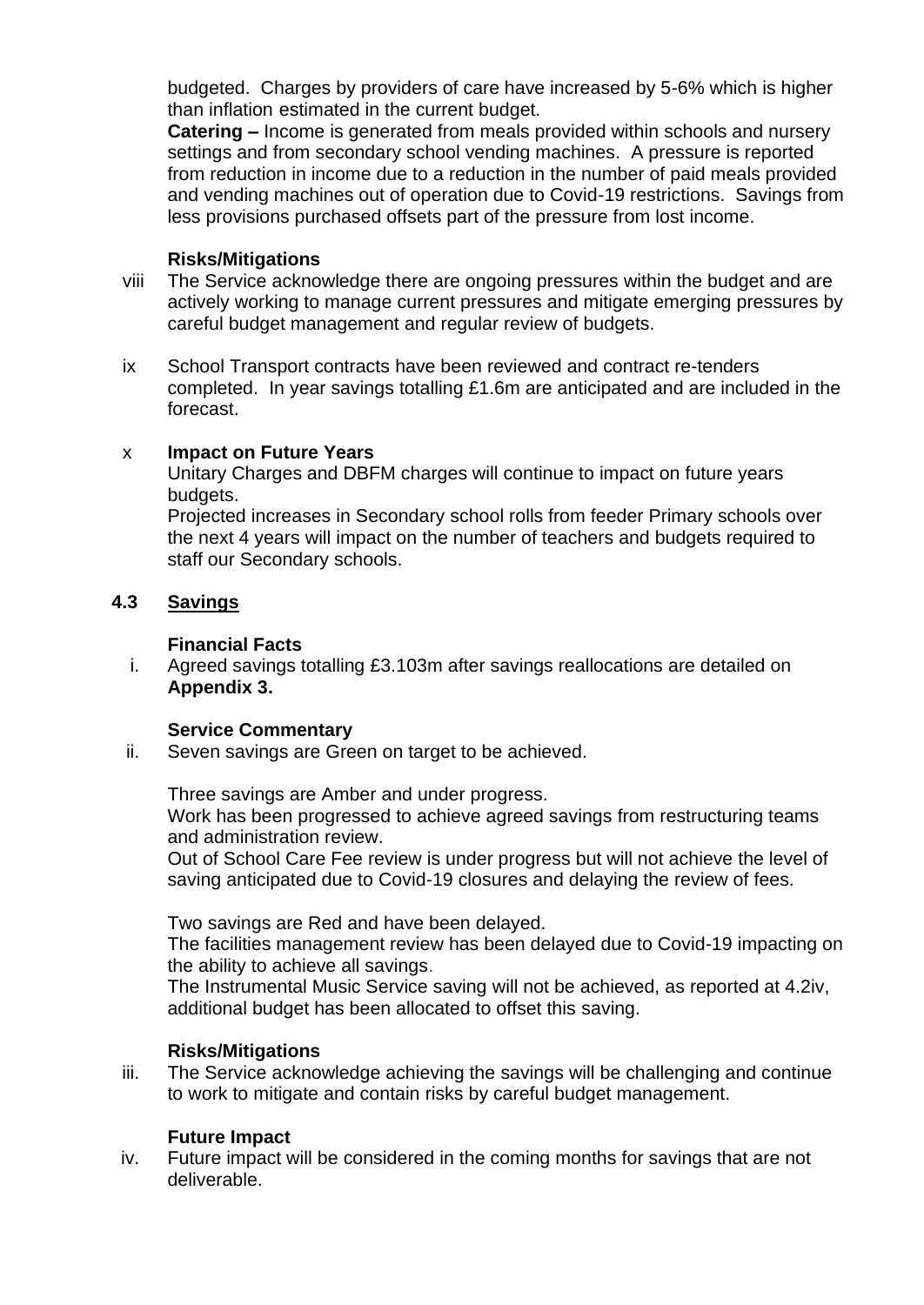# **4.4 Capital**

# **Financial Facts**

The approved Revised Capital Budget for 2021/22 in respect of Education & Children's Services Committee is £19.348 million as detailed in **Appendix 5**. At this time forecast expenditure is anticipated to be £4.7m under budget due to slippages.

# **Service Commentary**

The reasons for the main variances are:

| Programme                                            | <b>Note</b>                                                                                                                                                                                                                                                                                                                               | <b>Budget</b><br><b>Reprofiling</b><br>£'000 |
|------------------------------------------------------|-------------------------------------------------------------------------------------------------------------------------------------------------------------------------------------------------------------------------------------------------------------------------------------------------------------------------------------------|----------------------------------------------|
| Early Learning<br>Childcare (1140<br>Hours Projects) | A review of final delivery options is underway.<br>Service has identified additional strategic priorities<br>not covered by the 1140 budget. Discussions are<br>ongoing, resulting in delays of award of works to<br>complete the programme. The variance of £4.135m<br>requires to be reprofiled to 22/23 along with matched<br>funding. | (4, 135)                                     |
| <b>Kintore Primary</b><br>School                     | Connection works to the main sewer require to be.<br>undertaken. These works, in conjunction with<br>Scottish Water will not take place until next financial<br>year which means that budget amounting to £333k<br>requires to be deferred until 2022/23.                                                                                 | (333)                                        |

# **Risks/Mitigations**

ii. A material deferral of budget to later years adds to the risk that the Capital Plan may become unaffordable in a specific year and resource availability would need to be considered if major projects have previously been programmed.

# **Future Impact**

iii. A slippage of award of works to complete the 1140 programme will impact on 2022/23. The variance is supported by Scottish Government matched funding and will need to be carried over to 2022/23.

# **4.5 Reserves**

#### **Financial Facts**

i. The total reserves falling within the Education & Children's Services Committee remit are detailed in Appendix 6. £2m for ECS Holiday Recovery Programme and £0.14m 1 + 2 Languages programme.

# **Service Commentary**

ii. The Summer of Play project was delivered during the school holidays. The total cost of the project is estimated at £0.73m. The Scottish Government provided funding of £0.562m towards the project. When the final costs are paid a draw down from the ECS Holiday Recovery Reserve will be processed. Further activities have taken place during the October break and more activities will be offered during the Easter holidays. The 1+2 Languages reserve is fully committed to be allocated to the planned programme.

# **Risks/Mitigations**

iii. No risks have been identified at the present time.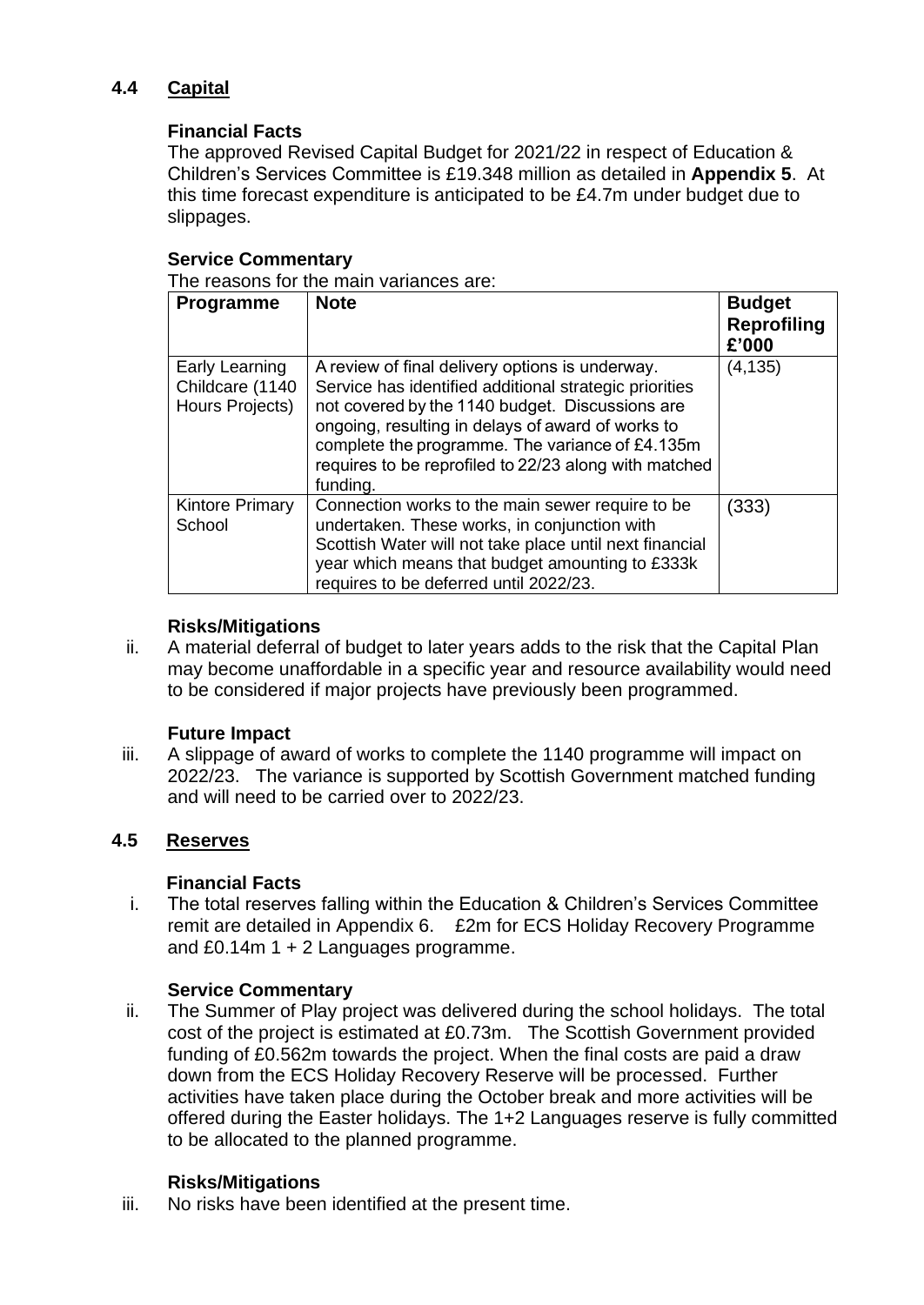# **5 Council Priorities, Implications and Risk**

5.1 The work and outcomes delivered through the various services reporting to the Business Services Committee helps in the delivery of the following council priorities:

| <b>Pillar</b>          | <b>Priority</b>                           |
|------------------------|-------------------------------------------|
| Our People             | Education                                 |
|                        | Health & Wellbeing                        |
| <b>Our Environment</b> | Infrastructure                            |
|                        | <b>Resilient Communities</b><br>$\bullet$ |
| Our Economy            | Economy & Enterprise                      |
|                        | <b>Estate Modernisation</b>               |

- 5.2 This report sets out the financial resources which have been used to deliver the priorities of the Education & Children's Services Committee and as such link into the actions and outcomes set out in the Strategies, Policies and Actions Plans of the services within the Committee's remit.
- 5.3 The table below shows whether risks and implications apply if the recommendations are agreed.

| <b>Subject</b>                                   | <b>Yes</b> | <b>No</b> | N/A |
|--------------------------------------------------|------------|-----------|-----|
| Financial                                        | X          |           |     |
| Staffing                                         |            | Χ         |     |
| <b>Equalities &amp; Fairer Duty Scotland</b>     |            |           | Χ   |
| Children and Young People's Rights and Wellbeing |            |           | χ   |
| <b>Climate Change and Sustainability</b>         |            |           | X   |
| <b>Health and Wellbeing</b>                      |            |           | χ   |
| <b>Town Centre First</b>                         |            |           | Χ   |

- 5.4 There are no direct financial or staffing implications arising from this report.
- 5.5 An integrated Impact Assessment is not required for this report as the report deals with the monitoring of expenditure against budgets which have been approved previously, and the re-profiling of some expenditure.
- 5.6 The following Risks have been identified as relevant to this matter on a Corporate Level: Budget Pressures [\(Corporate Risk Register\)](https://www.aberdeenshire.gov.uk/council-and-democracy/about-us/plans-and-reports/) and on a Strategic Level: Balancing the Books [\(Directorate Risk Registers\)](https://www.aberdeenshire.gov.uk/council-and-democracy/about-us/plans-and-reports/). Actions being taken to mitigate these risks are set out in the report.

#### **6 Scheme of Governance**

- 6.1 The Head of Finance and Monitoring Officer within Business Services have been consulted in the preparation of this report and are satisfied that the report complies with the [Scheme of Governance](https://aberdeenshire.sharepoint.com/sites/Arcadia/services/Pages/Business%20Services/Legal%20and%20Governance/Governance/Scheme-of-Governance-.aspx) and relevant legislation.
- 6.2 The Committee is able to consider this item in terms of Section E.1.1 of the List of Committee Powers in Part 2A of the Scheme of Governance as it relates to resource matters (within agreed budgets) that have been delegated to the Committee.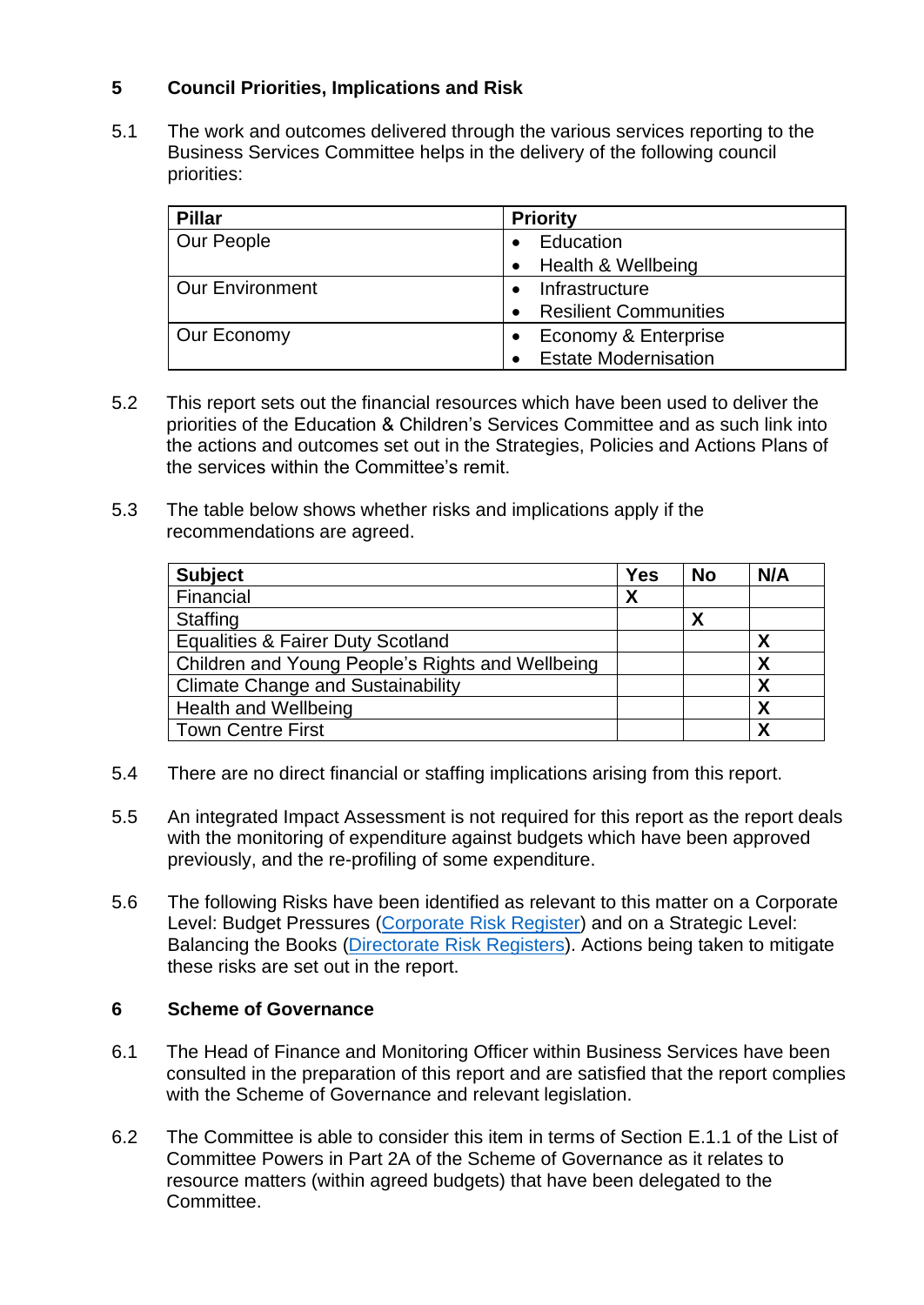# **Laurence Findlay Director of Education & Children's Services**

Report prepared by Diane Bain, Interim ECS Business Partner Date 16/11/2021

# **List of Appendices:**

Appendix 1a - Financial Position by Type of Spend as at 31 Oct 2021

Appendix 1b - Financial Position by Budget Page as at 31 Oct 2021

Appendix 2 - Financial Position as at 31 Oct 2021 graphical representation

Appendix 3 - RAG Oct 21 report on the service savings

Appendix 4a - Movements in Base Budget previously agreed

Appendix 4b - Proposed Movements in Base Budget

Appendix 5 - Capital Plan position as at 31 Oct 2021

Appendix 6 - ECS Reserves as at 31 Oct 2021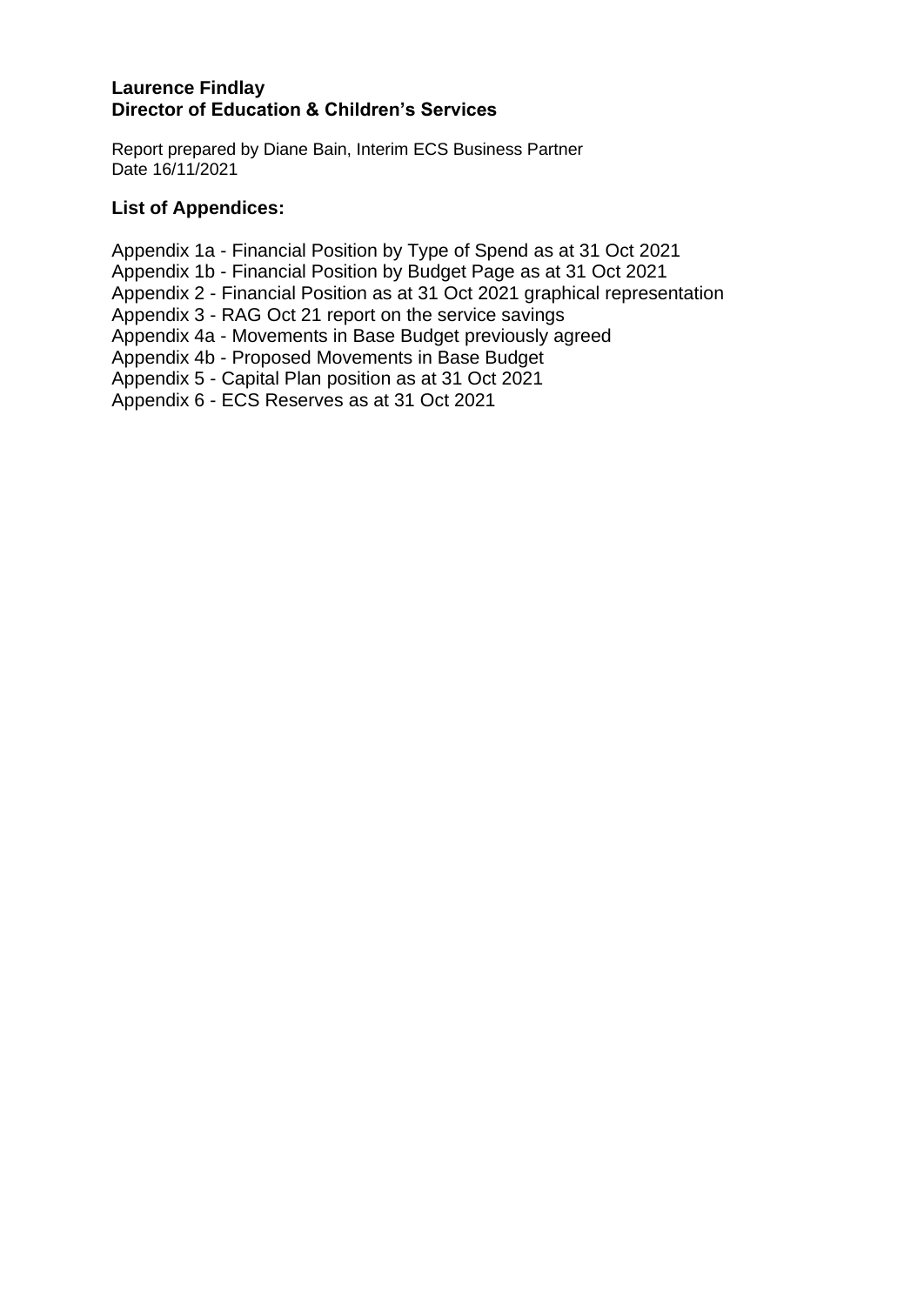**Financial Performance at** 

 $\vert$  OCT-21  $\vert\vee\vert$ 

| <b>Aberdeenshire</b> |  |
|----------------------|--|
| COUNCIL              |  |

| <b>Type of Spend</b>    | <b>Gross Base</b><br><b>Budget</b> | <b>Savings</b> | <b>Other Budget</b><br><b>Movements</b> | <b>Revised Base</b><br><b>Budget</b> | <b>YTD Budget</b> | <b>YTD Actual</b> | <b>Forecast</b> | <b>Variance Revised</b><br><b>Base Budget less</b><br><b>Forecast</b> |  |
|-------------------------|------------------------------------|----------------|-----------------------------------------|--------------------------------------|-------------------|-------------------|-----------------|-----------------------------------------------------------------------|--|
| 01.Staff Costs          | 248,193,900                        | (1,397,000)    | 2,297,515                               | 249,094,415                          | 146,773,103       | 147,991,380       | 251,540,115     | 40<br>(2,445,700)                                                     |  |
| 02. Premises Costs      | 24,853,000                         | (500,000)      |                                         | 24,353,000                           | 17,742,600        | 18,091,815        | 25,415,000      | (1,062,000)                                                           |  |
| 03. Transport           | 20,908,700                         | (6,000)        | 52,300                                  | 20,955,000                           | 10,691,900        | 8,475,666         | 19,309,000      | 1,646,000                                                             |  |
| 04. Supplies & Services | 33,598,600                         |                | 10,194,406                              | 43,793,006                           | 28,953,676        | 25,442,298        | 44,228,006      | (435,000)                                                             |  |
| 05. Third Parties       | 40,953,900                         | (900,000)      | 500,000                                 | 40,553,900                           | 23,283,400        | 22,929,367        | 43,507,900      | (2,954,000)                                                           |  |
| 08. Financing Costs     |                                    |                |                                         |                                      |                   | 17                |                 |                                                                       |  |
| 09.Grants               | (8,840,100)                        |                | (427, 228)                              | (9, 267, 328)                        | (3,892,078)       | (5,740,669)       | (8,824,328)     | HU<br>(443,000)                                                       |  |
| 10. Income              | (11,360,200)                       | (300,000)      | 500                                     | (11, 659, 700)                       | (6,074,400)       | (3,350,197)       | (10, 505, 700)  | (1, 154, 000)<br>FU                                                   |  |
| 11.Other                |                                    |                |                                         |                                      |                   |                   |                 |                                                                       |  |
| 12. Capital             |                                    |                |                                         |                                      |                   | 183               |                 |                                                                       |  |
| 99.Closed               |                                    |                |                                         |                                      |                   | 204               |                 |                                                                       |  |
| <b>Total</b>            | 348,307,800                        | (3, 103, 000)  | 12,617,493                              | 357,822,293                          | 217,478,201       | 213,840,066       | 364,669,993     | (6,847,700)                                                           |  |

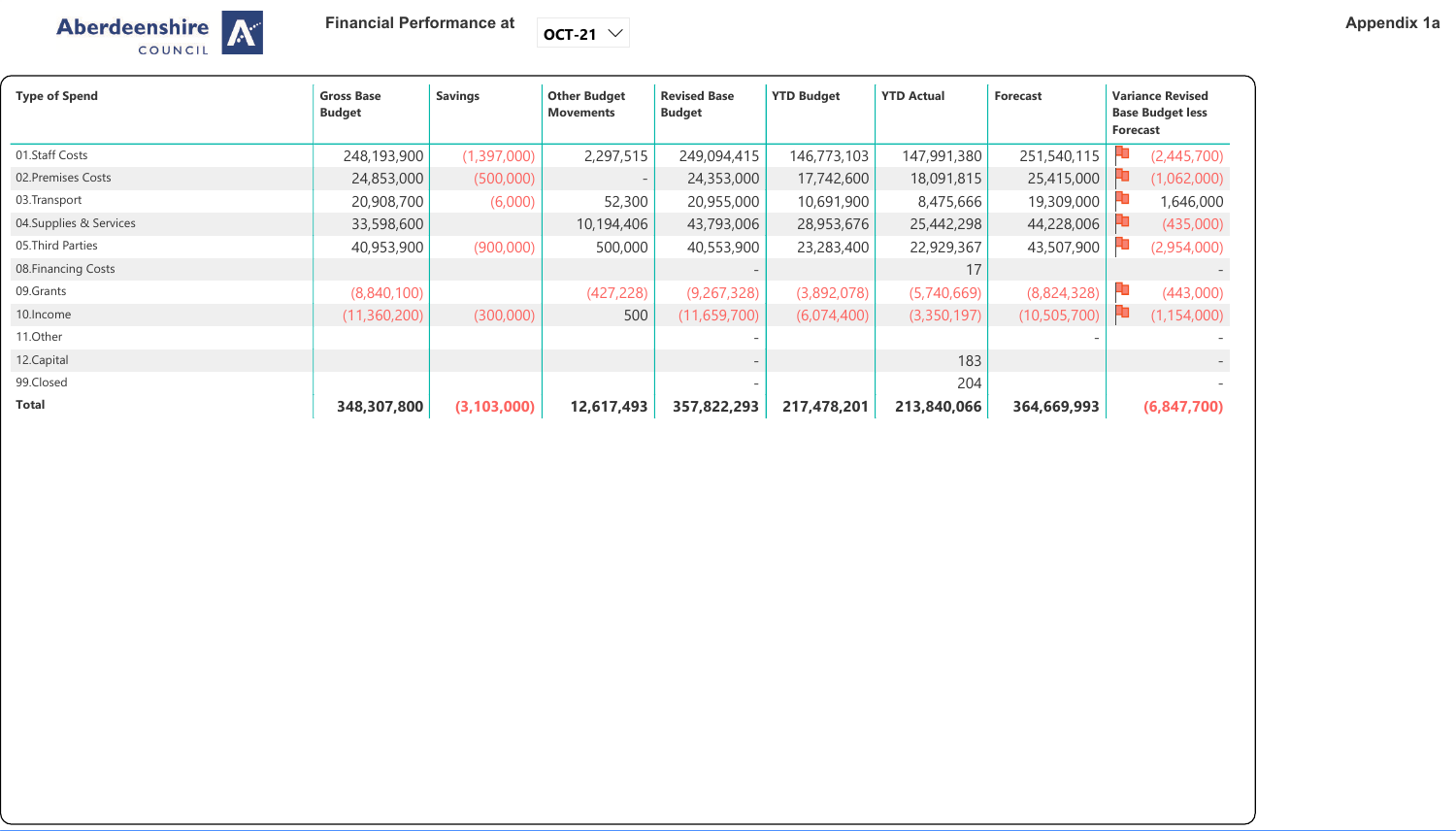Aberdeenshire



**Financial Performance at** 

 $\boxed{\mathsf{OCT}\text{-}21}\,$   $\smile$ 

| <b>Committee Budget Page</b>                                        | <b>Gross Base</b><br><b>Budget</b> | <b>Savings</b> | <b>Other Budget</b><br><b>Movements</b> | <b>Revised Base</b><br><b>Budget</b> | <b>YTD Budget</b> | <b>YTD Actual</b> | <b>Forecast</b> | <b>Variance Revised</b><br><b>Base Budget less</b><br><b>Forecast</b> |               |
|---------------------------------------------------------------------|------------------------------------|----------------|-----------------------------------------|--------------------------------------|-------------------|-------------------|-----------------|-----------------------------------------------------------------------|---------------|
| 01a. Administration & Management                                    | 9,464,000                          | (1, 571, 000)  | (285, 536)                              | 7,607,464                            | 5,060,699         | 5,946,088         | 8,225,464       |                                                                       | (618,000)     |
| 01b. School Crossing Patrollers                                     | 378,200                            |                |                                         | 378,200                              | 221,100           | 206,110           | 378,200         |                                                                       |               |
| 02. Area Managers - Banff & Buchan and Garioch                      | 791,800                            |                |                                         | 791,800                              | 431,800           | 368,976           | 791,800         |                                                                       |               |
| 03. Early Years - Nurseries                                         | 19,083,000                         |                | 3,181,912                               | 22,264,912                           | 13,110,612        | 11,258,392        | 22,264,912      |                                                                       |               |
| 04. Early Years - Central Costs                                     | 21,295,000                         | (900,000)      |                                         | 20,395,000                           | 11,493,100        | 9,059,478         | 20,395,000      |                                                                       |               |
| 05.Out of School Care                                               | 53,000                             | (300,000)      | (9,040)                                 | (256, 040)                           | (141, 590)        | 299,124           | (256, 040)      |                                                                       |               |
| 06a.Primary Schools                                                 | 106,587,500                        |                | 6,678,965                               | 113,266,465                          | 68,628,118        | 65,398,036        | 113,406,465     |                                                                       | (140,000)     |
| 06b. Primary Support and Initiatives                                | 3,542,100                          | (50,000)       | (3,475,609)                             | 16,491                               | 355,691           | 4,582,939         | 1,744,591       |                                                                       | (1,728,100)   |
| 06c.Instrumental Music Service                                      | 1,311,000                          |                | 34,700                                  | 1,345,700                            | 777,050           | 896,604           | 1,825,700       |                                                                       | (480,000)     |
| 07a.Secondary Schools                                               | 106,003,000                        | (142,000)      | 3,280,306                               | 109,141,306                          | 65,803,615        | 60,263,694        | 108,876,306     |                                                                       | 265,000       |
| 07b.Secondary Support and Initiatives                               | 2,767,200                          |                | (371, 200)                              | 2,396,000                            | 1,846,900         | 6,181,144         | 3,475,600       |                                                                       | (1,079,600)   |
| 08a.Special Schools                                                 | 5,925,400                          |                | 402,231                                 | 6,327,631                            | 3,747,169         | 3,341,162         | 6,327,631       |                                                                       |               |
| 08b.Support For Learners Cluster                                    | 20,060,300                         |                | 186,373                                 | 20,246,673                           | 11,803,873        | 10,846,192        | 19,769,673      |                                                                       | 477,000       |
| 08c.Inclusion, Equity & Wellbeing, Capacity Building &<br>Resources | 1,683,400                          |                |                                         | 1,683,400                            | 951,100           | 389,406           | 1,683,400       |                                                                       |               |
| 08d. Additional Support Needs Specialists                           | 1,617,100                          |                |                                         | 1,617,100                            | 941,600           | 862,705           | 1,617,100       |                                                                       |               |
| 08e.Physchologists                                                  | 1,586,100                          |                |                                         | 1,586,100                            | 933,600           | 939,396           | 1,586,100       |                                                                       |               |
| 08f.Special - Out of Authority                                      | 203,700                            |                |                                         | 203,700                              | 376,000           | 700,629           | 203,700         |                                                                       |               |
| 09. Community Learning and Development                              | 3,908,000                          | (50,000)       | (191, 125)                              | 3,666,875                            | 2,270,400         | 2,110,515         | 3,876,875       |                                                                       | (210,000)     |
| <b>10.Active Schools</b>                                            | 185,000                            |                | 38,840                                  | 223,840                              | 103,208           | 135,184           | 223,840         |                                                                       |               |
| 11. Catering - General                                              | 1,299,000                          |                | (14,805)                                | 1,284,195                            | 737,620           | 779,589           | 1,374,195       |                                                                       | (90,000)      |
| 12. Catering - Primary & Early Years                                | 3,669,000                          |                |                                         | 3,669,000                            | 2,421,200         | 3,057,994         | 4,023,000       |                                                                       | (354,000)     |
| 13. Catering - Secondary & Vending                                  | 1,032,000                          |                |                                         | 1,032,000                            | 726,600           | 867,049           | 1,427,000       |                                                                       | (395,000)     |
| 14. Catering - Special                                              | 98,000                             |                |                                         | 98,000                               | 60,000            | 58,190            | 98,000          |                                                                       |               |
| 15. Catering - Support Staff                                        | 468,000                            |                |                                         | 468,000                              | 275,300           | 275,492           | 468,000         |                                                                       |               |
| 16.Children - Community Care                                        | 13,157,000                         | (90,000)       | (41, 319)                               | 13,025,681                           | 7,304,136         | 6,661,664         | 12,195,681      |                                                                       | 830,000       |
| 17. Children - Self Directed Support                                | 1,667,000                          |                |                                         | 1,667,000                            | 1,117,200         | 1,119,687         | 1,817,000       |                                                                       | (150,000)     |
| 18. Children - Family Placement                                     | 8,330,000                          |                | $\sim$                                  | 8,330,000                            | 4,865,900         | 5,307,382         | 9,565,000       |                                                                       | (1, 235, 000) |
| 19. Children - Residential Care                                     | 2,191,000                          |                |                                         | 2,191,000                            | 1,289,500         | 1,495,691         | 2,631,000       |                                                                       | (440,000)     |
| <b>Total</b>                                                        | 348,307,800                        | (3, 103, 000)  | 12,617,493                              | 357,822,293                          | 217,478,201       | 213,840,066       | 364,669,993     |                                                                       | (6, 847, 700) |

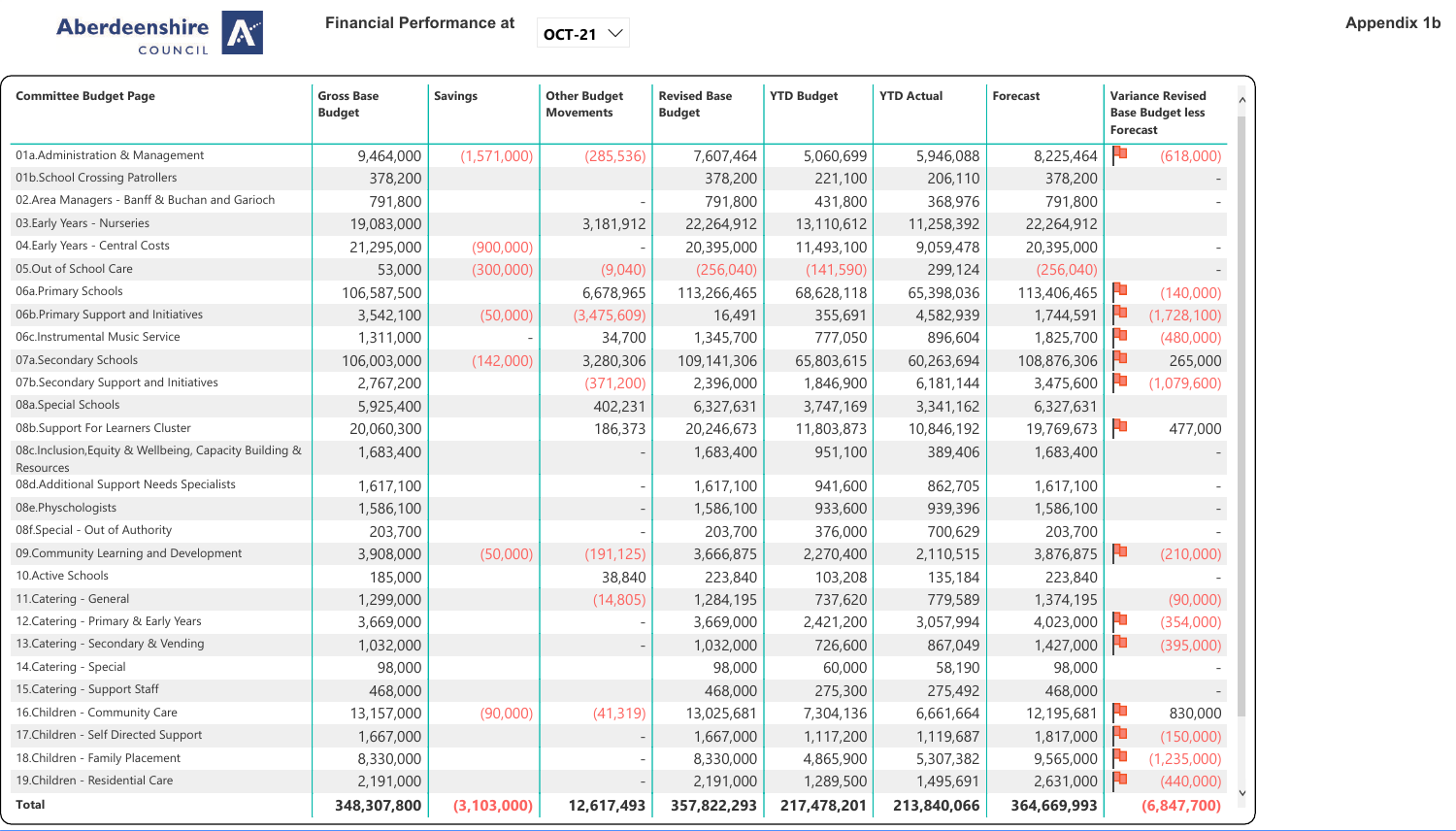

OCT-21  $\vee$ 

# Revised Base Budget and Forecast by Committee Budget Page







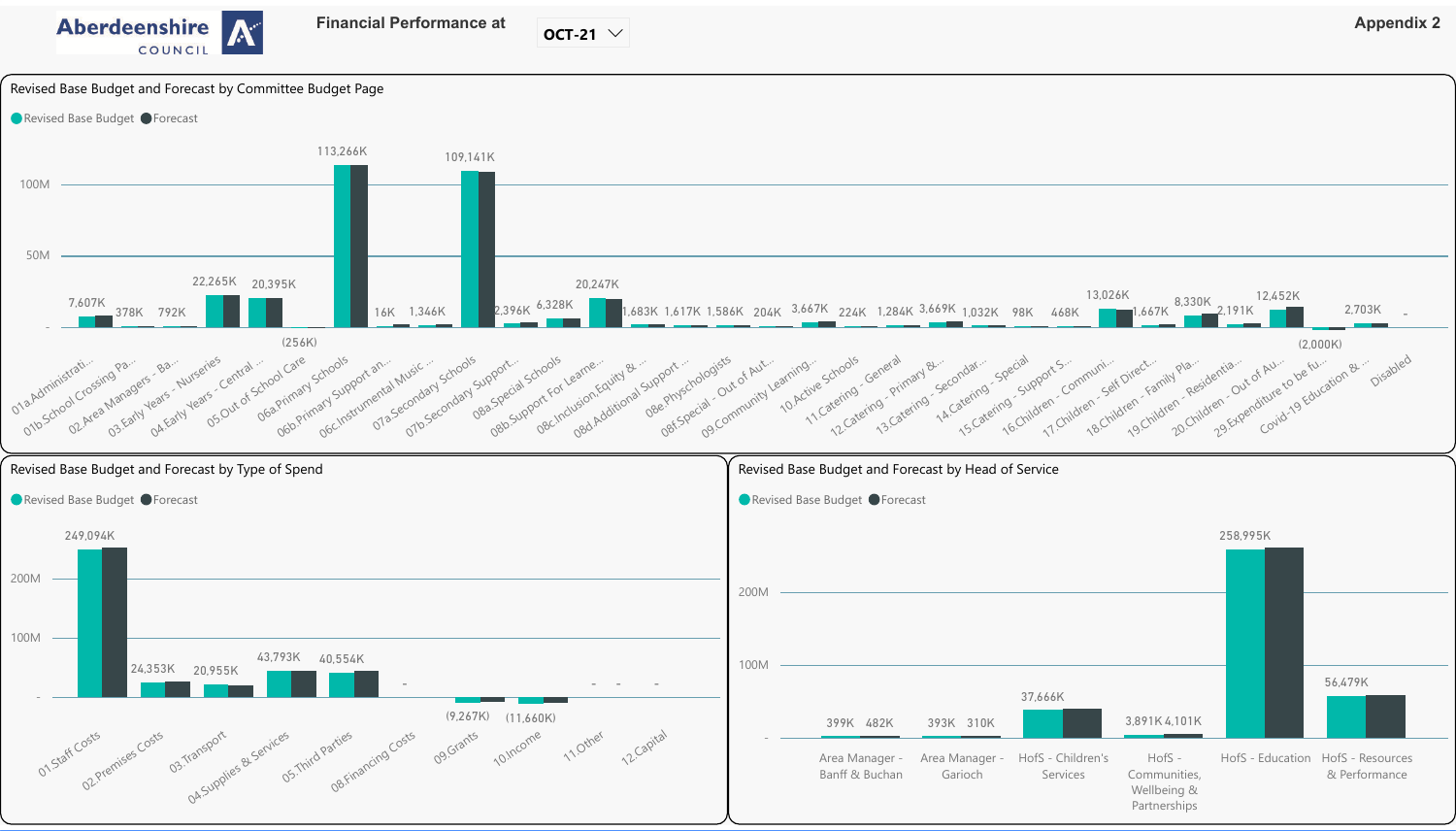# APPENDIX 3 EDUCATION & CHILDREN'S SERVICES RAG SAVINGS

| Number | <b>Budget Page</b>                             | <b>Original saving</b><br>agreed at Council<br>17 March 2021<br>£,000 | <b>Service / Description</b>                                                                                                                                                                                                                      | <b>Responsible Officer</b>                         | <b>Update Oct 2021</b>                                                                                                                                                                                                                                                                                                                                                    | <b>RAG Status</b><br><b>ECS</b><br><b>Committee</b><br><b>Sep 21</b> | <b>Current</b><br><b>RAG Status</b><br><b>YTD OCT 21</b> |
|--------|------------------------------------------------|-----------------------------------------------------------------------|---------------------------------------------------------------------------------------------------------------------------------------------------------------------------------------------------------------------------------------------------|----------------------------------------------------|---------------------------------------------------------------------------------------------------------------------------------------------------------------------------------------------------------------------------------------------------------------------------------------------------------------------------------------------------------------------------|----------------------------------------------------------------------|----------------------------------------------------------|
|        |                                                | 300                                                                   | Provision of a quality improvement and support offer<br>for early years and schools                                                                                                                                                               | <b>Head of Education</b>                           | Revised structure is implemented. Overall reduction from 17<br>cluster leads to 11 QIM/QIOs.                                                                                                                                                                                                                                                                              |                                                                      |                                                          |
|        | 01 Admin & Management                          | 500                                                                   | Provision of a facilities management service to<br>schools.                                                                                                                                                                                       | Head of Resources & Performance                    | Delivery of full savings was dependent on outcome of<br>corproate review which has not concluded. Depending on<br>outcome of corporate review some ECS savings could be<br>achieved however these will be smaller scale.                                                                                                                                                  |                                                                      |                                                          |
|        |                                                |                                                                       | Directorate and central management posts within<br>ECS / Provision of a business support function                                                                                                                                                 | <b>Heads of Service</b>                            | Management and administration savings have been made.<br>To be kept under review to determine if full saving can be<br>achieved.                                                                                                                                                                                                                                          |                                                                      |                                                          |
| 1a     |                                                |                                                                       | <b>300 Remove ALEC service</b>                                                                                                                                                                                                                    | <b>Head of Education</b>                           | Reduction posts is ongoing. Equipment including vehicle has<br>been disposed of. Expect to achieve £150k saving rather than<br>the full £300k saving.                                                                                                                                                                                                                     |                                                                      |                                                          |
|        | 03 Early Years                                 |                                                                       | 300 Increasing charges for out of school care provision                                                                                                                                                                                           | <b>Head of Resources &amp; Performance</b>         | Planned to break even however closure due to Covid meant<br>no income and charge increase was delayed. Reduced<br>demand was also reported over summer. The charges are<br>currently under review in line with Charging Policy.                                                                                                                                           |                                                                      |                                                          |
|        |                                                |                                                                       | 900 Implementation of the 1140 staffing model                                                                                                                                                                                                     | Head of Resources & Performance On track           |                                                                                                                                                                                                                                                                                                                                                                           |                                                                      |                                                          |
|        | 04 Primary                                     |                                                                       | Ongoing review of management arrangements in<br>50 primary schools including opportunities for the<br>apointment of shared Head Teachers.                                                                                                         | <b>Head of Education</b>                           | On track                                                                                                                                                                                                                                                                                                                                                                  |                                                                      |                                                          |
|        | 05 Secondary                                   |                                                                       | 145 Full year effect of previous year's reduction in<br>secondary teaching staff                                                                                                                                                                  | <b>Head of Education</b>                           | On track                                                                                                                                                                                                                                                                                                                                                                  |                                                                      |                                                          |
|        | <b>Secondary and Primary</b>                   |                                                                       | Redesign of the instrumental music delivery model<br>including an adjustment of staffing, recharging<br>600 transport and revised fees for the Music Centre<br>whilst maintaining current exemptions for free<br>schools meals, SQA and siblings. | Head of Communities, Wellbeing<br>and Partnerships | Saving has been removed by reallocation of £600K budget<br>allocated at meeting of Full Council on 24th June 2021. The<br>Scottish Government's commitment to provide free music<br>tuition has impacted on the ability to review some charges.<br>Work is ongoing within the service exploring how it can be<br>more efficient and to ensure longer term sustainability. |                                                                      |                                                          |
|        | 07 Community Learning & Development            |                                                                       | 50 Recruitment freeze                                                                                                                                                                                                                             | Head of Communities, Wellbeing<br>and Partnerships | On track                                                                                                                                                                                                                                                                                                                                                                  |                                                                      |                                                          |
|        | 10. Children's Community Care                  |                                                                       | 90 Reduction in staffing                                                                                                                                                                                                                          | <b>Head of Children's Services</b>                 | On track                                                                                                                                                                                                                                                                                                                                                                  |                                                                      |                                                          |
| 10     | 01. Admin & Management                         |                                                                       | Restructure of LLA service management team.<br>171 (Reallocated savings to Education & Children's<br>Services Admin & Management)                                                                                                                 | Head of Communities, Wellbeing<br>and Partnerships | Management savings have been made from structure review.                                                                                                                                                                                                                                                                                                                  |                                                                      |                                                          |
|        | TOTAL agreed at Council 17.3.2021              | 3,706                                                                 |                                                                                                                                                                                                                                                   |                                                    |                                                                                                                                                                                                                                                                                                                                                                           |                                                                      |                                                          |
|        | <b>Secondary and Primary</b>                   |                                                                       | Reallocation of savings agreed at Full Council<br>meeting 24th Jun 2021. As a result of Scottish<br>-600 Government pledge to provide free Music Tuition<br>from Ausust 2021 it is not possible to implement the<br>plans for these savings.      | <b>Head of Education</b>                           | Saving removed by reallocation                                                                                                                                                                                                                                                                                                                                            | IN/A                                                                 | N/A                                                      |
|        | Revised Total after reallocations on 24.6.2021 | 3,106                                                                 |                                                                                                                                                                                                                                                   |                                                    |                                                                                                                                                                                                                                                                                                                                                                           |                                                                      |                                                          |